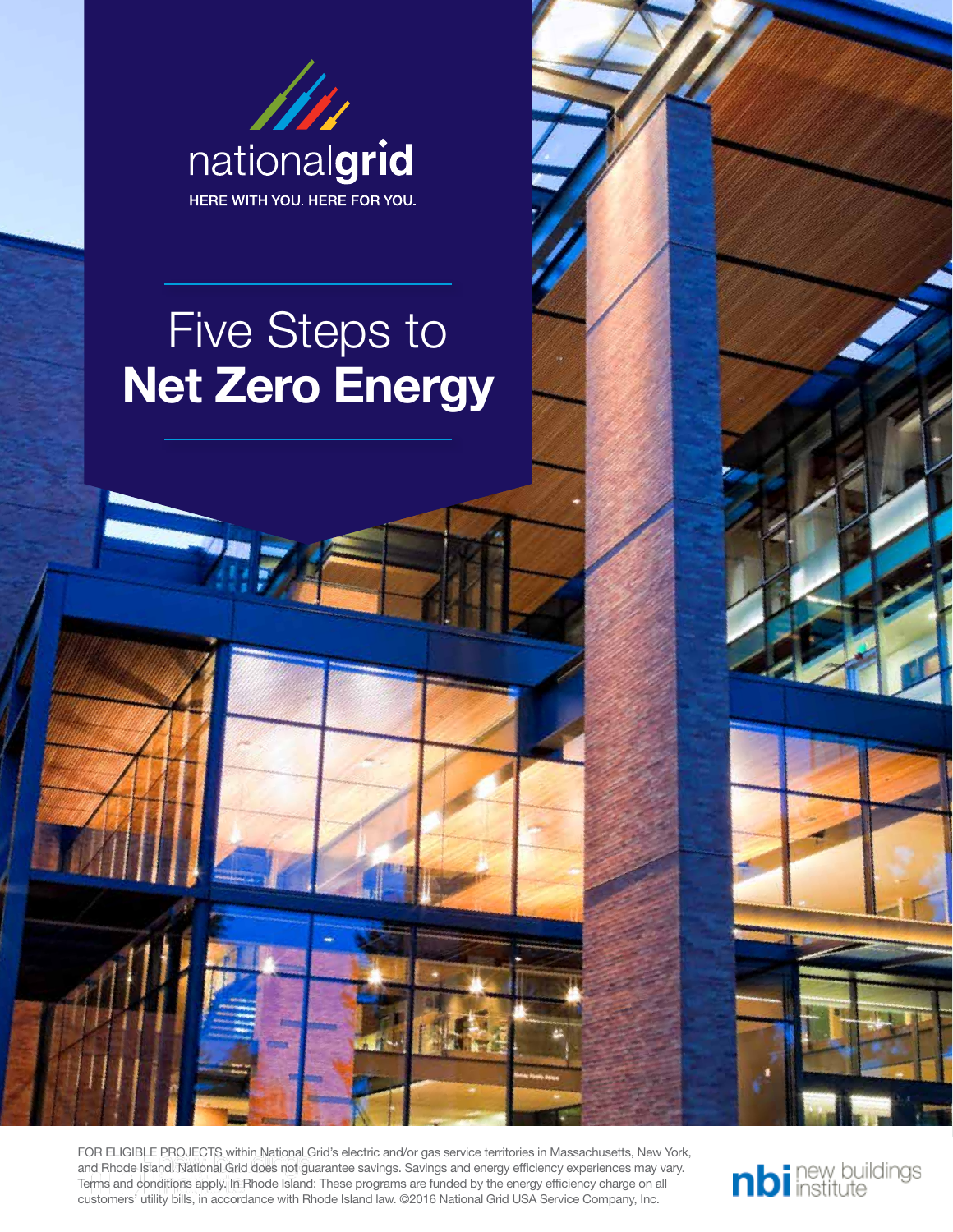



### INTRODUCTION

Zero net energy buildings are emerging as the premium standard of energy efficiency in the green architecture world. A zero net energy (ZNE) building combines high levels of efficiency, good operations, and on-site renewable energy (such as photovoltaic panels) in order to produce as much energy on-site as the building consumes in a year.

And what about existing buildings? Deep Energy Retrofits have received increased attention, but can a retrofit go all the way to zero? The answer is yes; nearly a third of the buildings in the New Buildings Institute's (NBI's) **[database of ZNE buildings](http://newbuildings.org/resource/getting-to-zero-database/)** are retrofits of existing buildings.

This guide is an introduction to how architects and engineers can help clients upgrade their existing buildings to be ZNE through a Deep Energy Retrofit combined with renewable energy sources. A Deep Energy Retrofit is an existing building retrofit that improves building performance by at least 30%. Deep Energy Retrofits increase the value of buildings, lower utility bills, improve occupant comfort, and reduce maintenance needs. They can be key to improving a building for occupants and improving the investment value of a building for owners.

A ZNE Deep Energy Retrofit is possible for a large number of existing buildings in the market today. These five steps can help ensure your project's success:

- **ASSESS THE BUILDING**
- **SET GOALS FOR PERFORMANCE**
- 3 SCOPE THE PROJECT
- **IMPLEMENT THE RETROFIT**
- 5 OPERATE THE BUILDING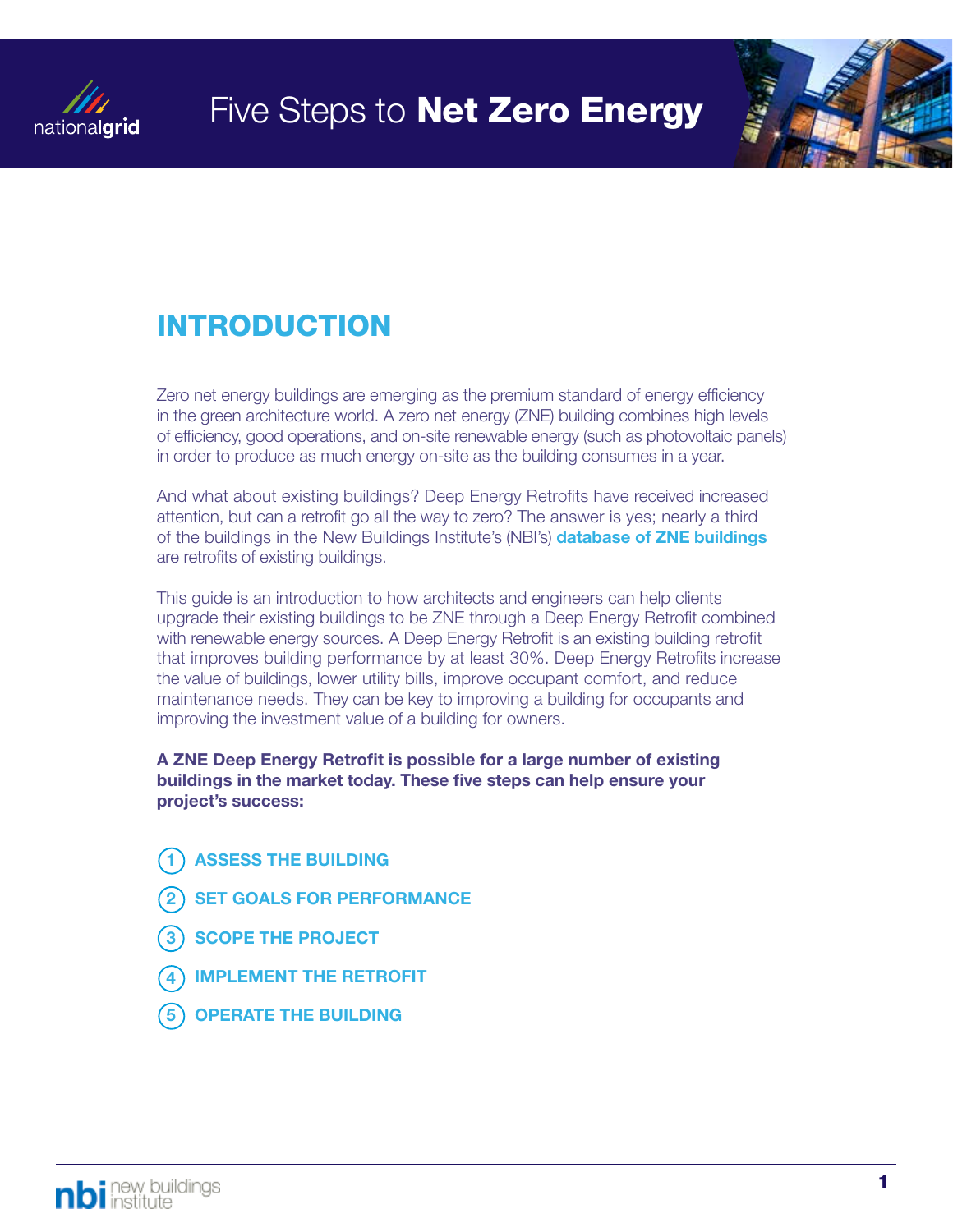



# **ASSESS THE BUILDING**

A successful ZNE retrofit must start with a thorough assessment of the building. In new construction, the building is shaped by the design. But in retrofits, the design is shaped by the building to a much greater extent. Changing the features of an existing building requires a lot more than moving lines in a drawing. Therefore, a retrofit project needs to begin with a thorough assessment of the building, including current energy performance, weaknesses, and strengths.

#### Analyze Energy Performance

This assessment starts with analyzing energy performance and energy benchmarking. The energy performance of buildings is often expressed in energy use intensity (EUI) or kBTU/square foot. However, knowing what EUI is appropriate for your building type is a challenge. Different buildings use energy differently. For example, a fast food restaurant or a lab uses much more energy per square foot than an office or a church. Plus, the same building in different climates will use energy differently. So how do we assess a building's performance? How do we move beyond benchmarking to a deeper understanding of the meaning of energy performance?

#### There are several tools and rating systems that contextualize energy performance:

- [ENERGY STAR®](https://www.energystar.gov/buildings/about-us/how-can-we-help-you/benchmark-energy-use/benchmarking) scores
- **[The zEPI Scale](http://newbuildings.org/code_policy/zepi/)**
- **[The ASHRAE Building Energy Quotient](http://buildingenergyquotient.org)**
- [ASHRAE Standard 100](https://www.ashrae.org/resources--publications/bookstore/standard-100)

These kinds of tools allow a project team to turn gross energy consumption into meaningful information about energy performance, how certain buildings compare to other buildings, and, especially in the case of the zEPI scale, how they compare to ZNE. Once the building's starting energy performance is understood, the project team can see how much improvement achieving ZNE will require.

#### zEPI

The Zero Energy Performance Index (zEPI) is particularly well suited to assessing buildings for ZNE. zEPI is a scale: 100 represents the average performance of the American building stock from the turn of the millennium (as represented by data in the Energy Information Administration's 2003 Commercial Building Energy Consumption Survey), and 0 represents ZNE. Scores are normalized by building type, square footage, and climate so that any buildings, no matter how different, can be evaluated side by side. zEPI offers a clear picture of where a building's performance currently is and how far it will need to go to get to ZNE.

#### **zEPI** Scale to ZNE

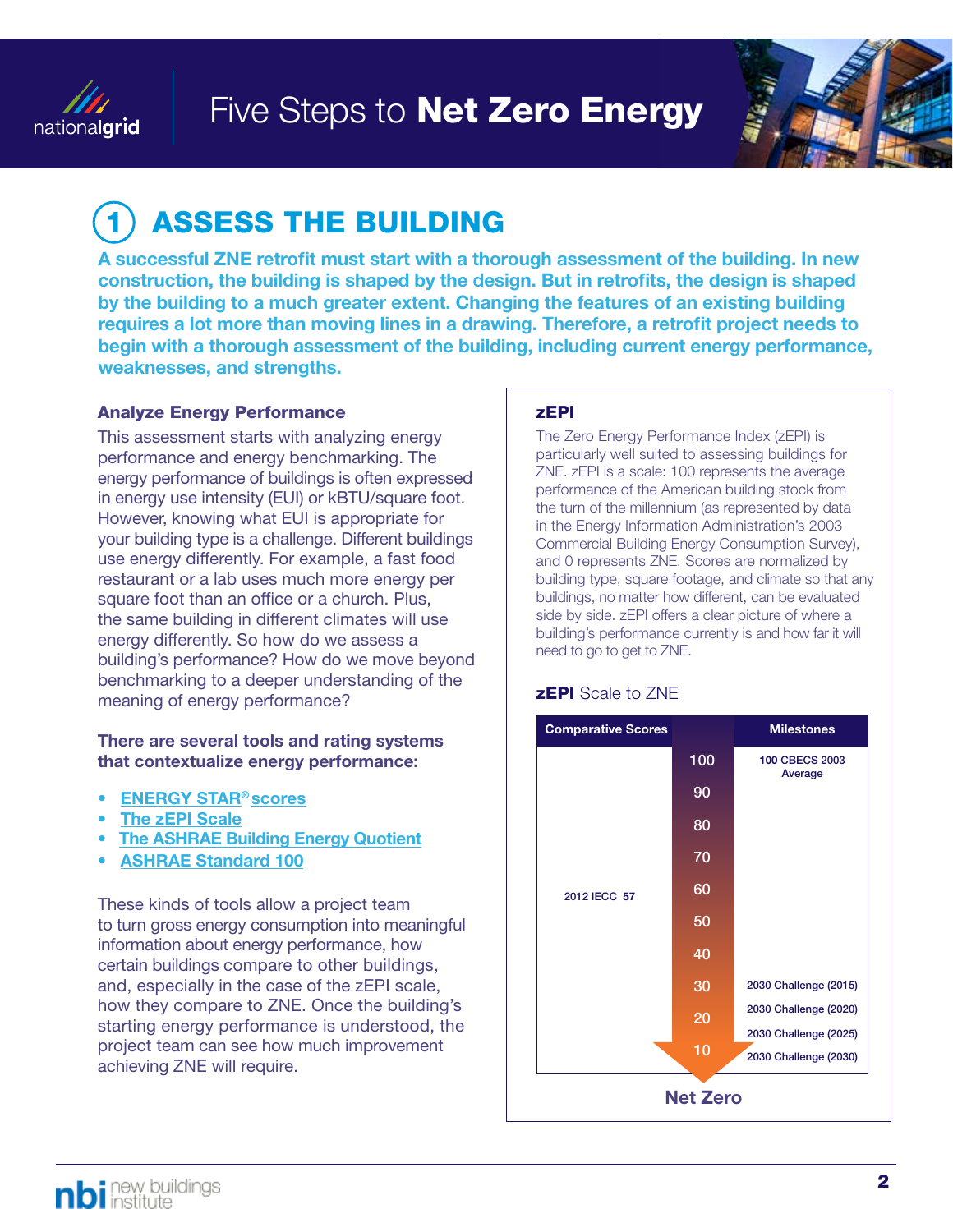



An assessment does not have to be limited to a single building. It can be applied to entire portfolios of buildings, or even entire building stocks. Using context provided by tools such as zEPI, a whole group of buildings can be assessed together in order to identify the best candidates for a ZNE retrofit. A government entity does this with its collection of public buildings in order to identify the best building to pilot the retrofits necessary to meet aspirational carbon reduction goals. Property management companies might conduct this type of analysis as a value-added offering to their clients in order to identify good candidates to reposition in a burgeoning green building market. Or a corporate real estate portfolio might be looking to decide which buildings to take to ZNE first.

Identifying good candidate buildings for ZNE retrofits doesn't just mean seeking the best performers or the ones closest to ZNE. The worst performing buildings may offer the greatest opportunity for savings. As a comparison, improving the gas mileage of a new hybrid won't save nearly as much energy as the same percentage of savings in gas mileage in an old beat-up truck. Those worst performers may have systems that need to be replaced or may have the greatest need for a retrofit or market repositioning.

#### Examine Weaknesses and Strengths

Assessing a building goes beyond understanding energy performance. The project team needs to investigate further in order to understand *why* the building is performing as it is. This requires assessing the building's condition and its energy efficiency weaknesses and strengths. Normally, project teams do this with an on-site energy audit. ASHRAE defines a set of three increasingly thorough levels of audits for buildings. These and other energy audit protocols provide a way to physically

examine the building in order to understand its performance.

However, there may be factors that impact a building's energy performance that can't be seen or with which the auditor is unfamiliar. This is where remote auditing tools like FirstView™ and FirstFuel™ can play a role. By combining simple physical information about the building with monthly data (such as energy use) and weather data, these "inverse modeling" tools can reveal details about a building's performance, all without ever going on-site.



These details include the electric baseload from lighting and plugs, gas loads from water heating, and heating and cooling performance.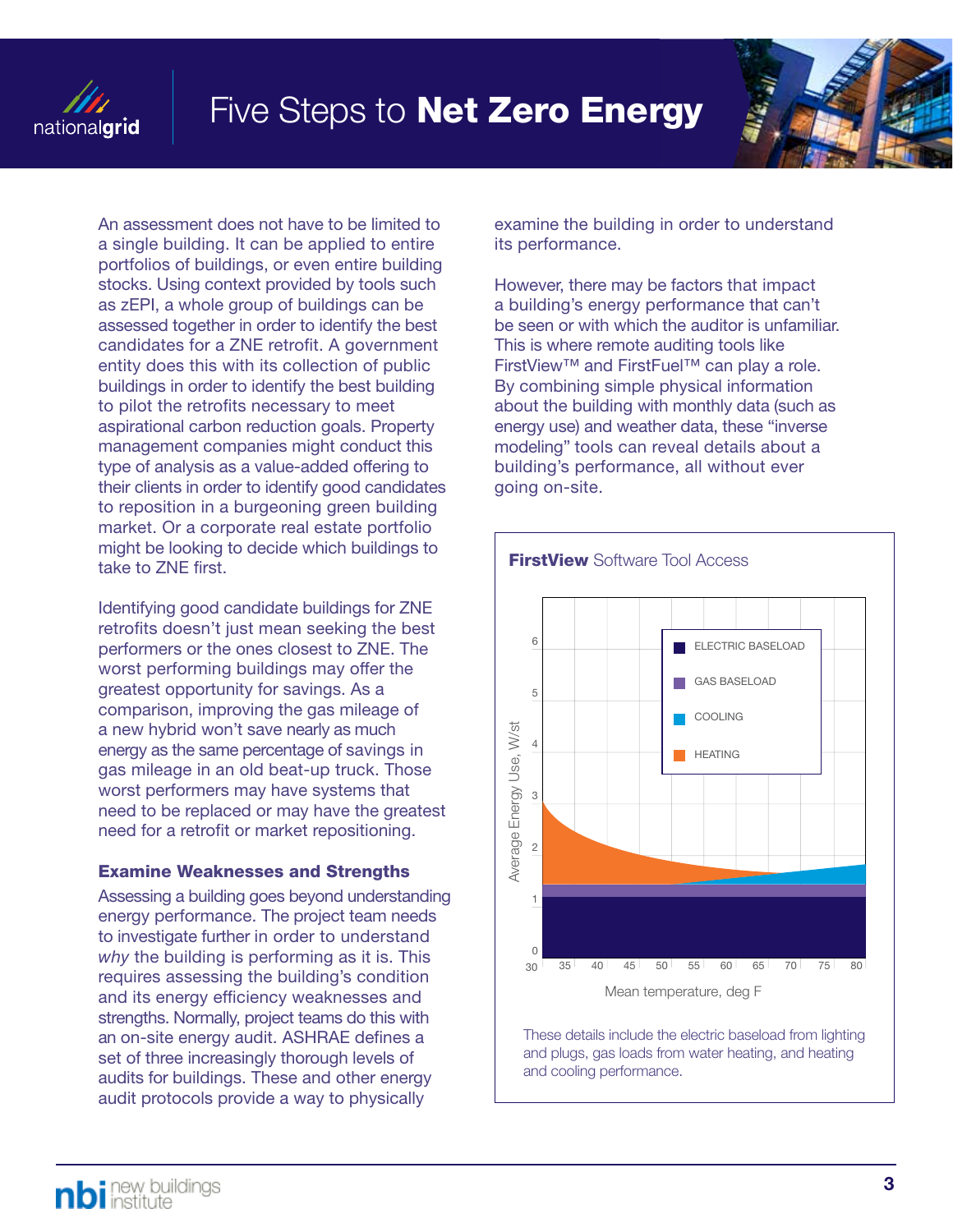



These kinds of tools can supercharge an on-site audit and give auditors information about which systems to investigate further, where to spend extra time, and what particular performance issues to understand.

Often, when project teams assess a building, they look only for weaknesses or problems that need to be solved. However, an assessment needs to also focus on strengths. For example, windows are often seen as a weak point in the thermal envelope, yet these same openings are essential for daylight and natural ventilation. Masonry walls might be poor insulators, but they also provide thermal mass that can naturally even out temperature swings. Since ZNE is such an aggressive goal, teams

need to take advantage of strengths present in their existing building to ensure success.



### **SET GOALS FOR PERFORMANCE**

After a comprehensive assessment of the building, the project team can set goals for the retrofit. Even after the goal of ZNE has been chosen, there are other targets to set.

The assessment will provide information about how much each aspect of building performance–thermal performance, ventilation, lighting, water heating, process loads, plug loads–will need to be improved to meet that ZNE goal. This is another reason a full assessment is necessary. This is also the time to consider the production side of ZNE. Every building and site has only so much potential for renewable energy production.

For example, there is only so much roof and site square footage that can be devoted to photovoltaics. Local climate and shading will determine how much solar energy actually reaches that area, and more efficient PV panels are costlier. Therefore, the total renewable energy potential of the building and site

provides a maximum level of energy consumption for the building and a minimum level of efficiency for the building.

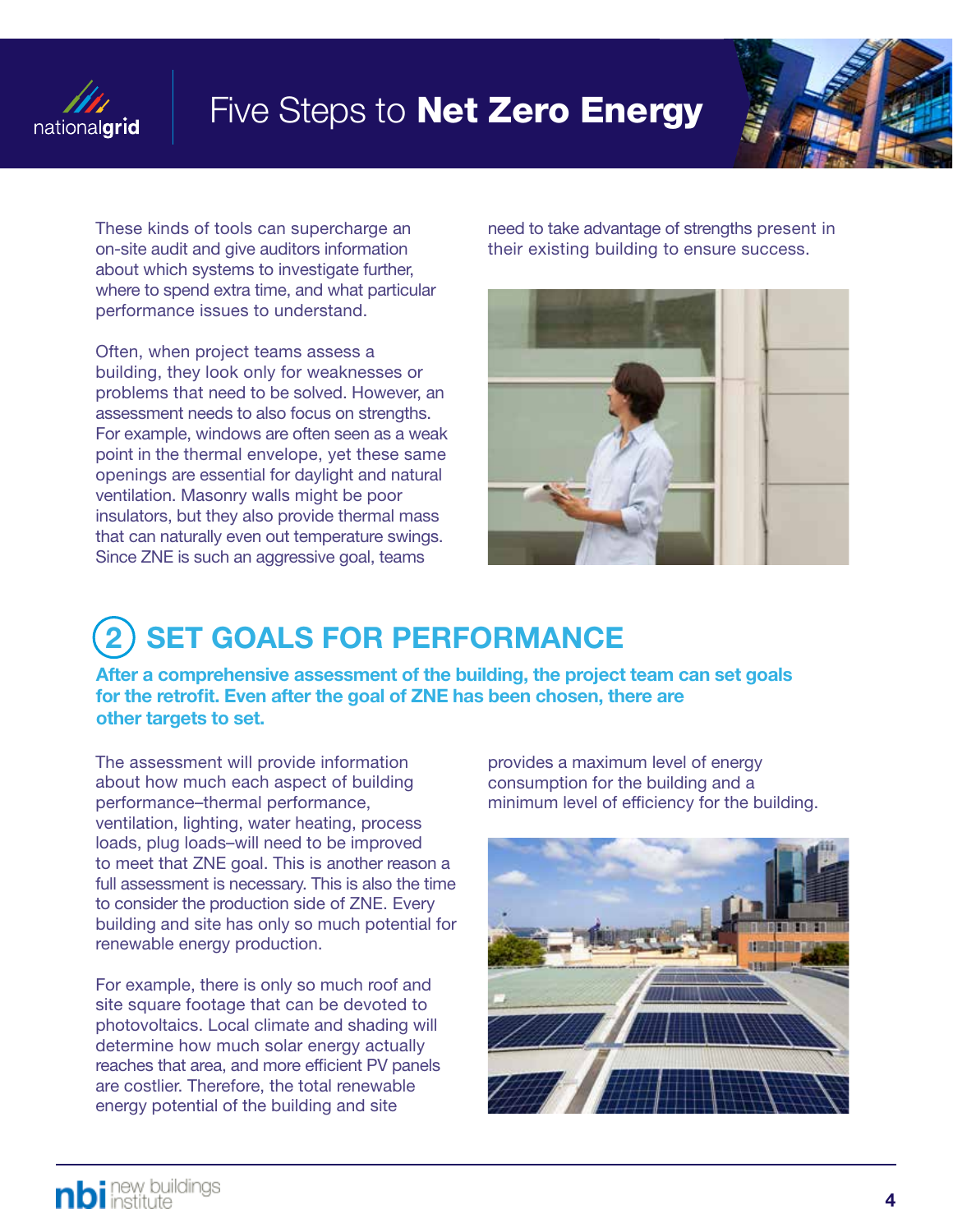



# **SCOPE THE PROJECT**

Once you have set performance goals for building, the project team can scope the retrofit. New Buildings Institute maintains a [database of buildings](http://newbuildings.org/getting-to-zero-buildings-database) that have achieved ZNE or similar levels of ultra-low energy. Examining these ZNE precedents can help project teams evaluate a ZNE retrofit for their own building.

The body of ZNE precedents provides source of guidance for ZNE retrofit projects. NBI's database of ZNE buildings includes case studies and project details. Project teams can look at other ZNE buildings that are similar to their project to see how other project teams have addressed similar circumstances and issues, benefiting from their experience. They can look at what it takes to get to zero in a school, an office, or a multifamily building. They can also look for buildings with similar characteristics, construction types, configurations, and size to see how those characteristics were accommodated in a ZNE building.

Combined with a comprehensive building assessment, these precedents provide the project team with a basis for choosing measures to pursue to reach both individual goals for parts of the building and the overall goal of ZNE.

This set of common retrofit technologies also reveals a set of measures that will be part of nearly every ZNE retrofit. Because not all of the systems in a building are likely to be replaced, those that remain will need to be retro-commissioned in order to maximize their performance. Even the systems that remain will most likely need an upgrade in order to provide more advanced control capabilities. In addition, a key element of recent gains in energy performance has been controlling infiltration, so some level of infiltration reduction will probably be necessary.

ZNE buildings tend to have a certain suite of features and technologies in common

- $(1)$  Lighting: Daylighting as the primary source of illumination, plus LED lighting and vacancy controls
	- (2) HVAC: variable capacity heat pumps, ground source heat pumps, and radiant systems; technologies such as packaged roof top units are almost totally absent
	- 3) Ventilation: Variable flow fans, advanced controls like demand control ventilation, and energy recovery ventilation
- (4) **Envelope:** High insulation levels, highperformance windows, and conscious efforts to reduce thermal bridging and infiltration
- $(5)$  Plug load: Attention to plug load equipment like high-efficiency appliances and computers, and plug load controls

#### Exceeding Building Code

Whatever the approaches or technologies chosen, one common theme is the importance of exceeding code wherever possible. It isn't only about trying to maximize performance or making the most of every intervention; utilities are allowed to offer incentives only for exceeding code minimums. Therefore, the assistance that utilities have to offer with technical issues and cost is available only when the project goes beyond code.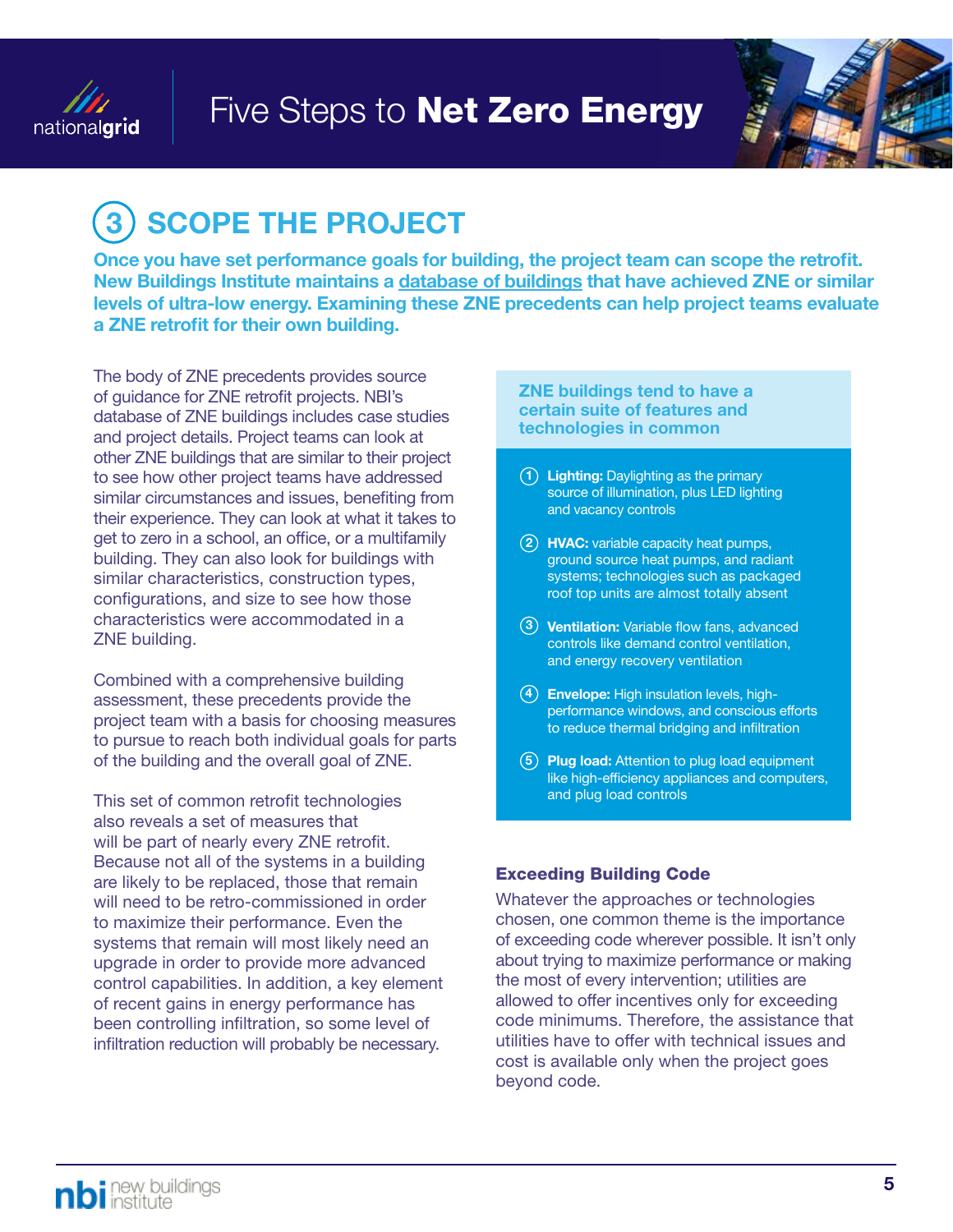



And that code is moving. The federal efficiency standards for HVAC equipment are lower than what is available in the market. LEDs are transforming the lighting world, but code requirements are still based on less efficient technologies. With rising code baselines, today's efficient technologies will be tomorrow's code minimums.



# **IMPLEMENT THE RETROFIT**

The next step is to implement the retrofit measures. A big retrofit project can be disruptive; therefore, the success of the ZNE project requires good timing and accounting for the realities of the building, ownership, tenants, and markets.

#### Building Considerations

Buildings have a natural life cycle. Major renovations usually come around only every 30-50 years, HVAC replacements every 15-30 years, and lighting retrofits every 5-7 years. Lease renewals in commercial buildings come along every 2-5 years, and other real estate transactions like sale, mortgage refinance, or market repositioning can come along at any time. And of course, unexpected repairs due to everything from equipment failure to a natural disaster can appear without warning.



All of these events in the life of a building create an "inflection point," an opportunity that can be exploited for a Deep Energy Retrofit. The more significant the inflection point, the bigger the opportunity to pursue energy improvements, especially ZNE.

#### Ownership and Tenants

Ownership also affects the way that a ZNE retrofit can be implemented. Owner-occupied buildings are a good match for ZNE retrofits because the owner is the occupant and therefore has control over every aspect of the building, including operations. Additionally, when the owner pays the utilities, they benefit directly from energy performance improvements and there is no split incentive between capital and operating costs. Budget may determine whether the retrofit is executed in stages or all at once, but coordination with occupancy is simplified significantly.

The more institutional MUSH (Municipal, University, School, and Hospital) market lends itself to whole building retrofits. These institutions typically also have a high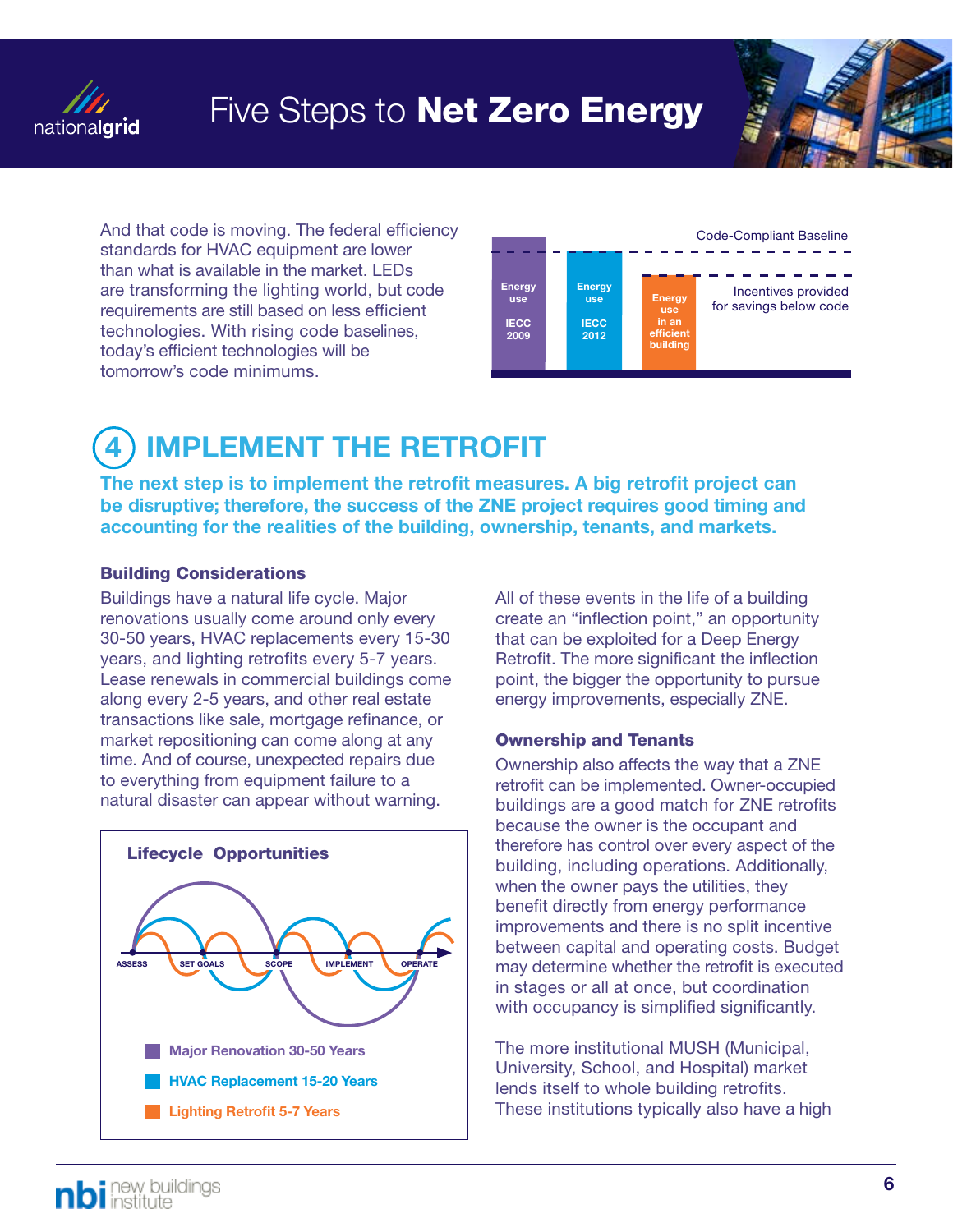



degree of control over building occupancy and are more likely to fund projects through lump sums like endowments, capital campaigns, and bonds.

Conversely, the tenant-based occupancy, often involving multiple tenants, that characterizes commercial real estate imposes certain limitations. Unless the building is undergoing a major renovation or market repositioning in which the entire building is going to be vacant, a ZNE retrofit may need to be undertaken in stages to minimize tenant disruption.

This might include staging the retrofit around vacancies, lease renewals, or tenant improvements. The cash-flow basis for that market also means that retrofits may need to be staged as capital reserves are replenished by rents, or whole building retrofits timed to coincide with a new or refinanced mortgage.

#### Market Positioning

Finally, implementing the retrofit measures means looking beyond just energy. Sometimes retrofits create a non-energy opportunity. This goes beyond the opportunity to reposition a building in the market. For instance, an insulation upgrade can also provide the opportunity to give the building façade a facelift. In older buildings with historic character that have suffered from previous retrofits–such as the introduction of drop ceilings to reduce the conditioned volume, or the installation of ductwork through spaces and architectural detail–a system replacement with more advanced equipment can provide the opportunity to restore obscured architectural detail. One advantage to building envelope and lighting improvements is that they can also allow HVAC equipment to be downsized, sometimes substantially.

That can create the opportunity to reclaim building area that was previously occupied by HVAC equipment.

For example, improvements made as part of the Deep Energy Retrofit to the Edith Green— Wendell Wyatt Federal Building allowed for the majority of the machine penthouse to be converted to office space, freeing up some of the most valuable square footage in the building for people to use.

The Edith Green—Wendell Wyatt Federal Building before and after achieving ZNE





Photography provided by SERA Architects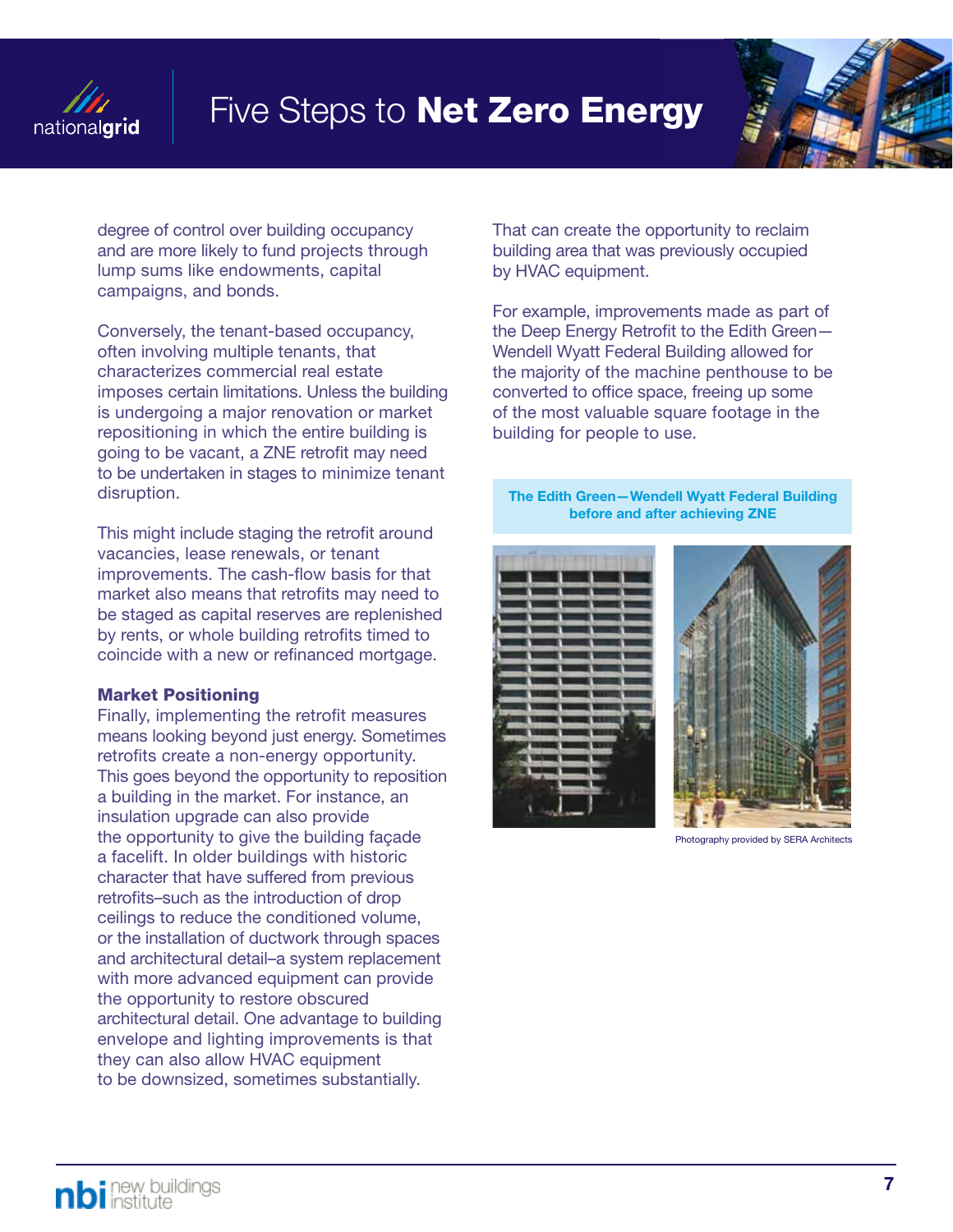



# **OPERATE THE BUILDING**

Ultimately, ZNE must be proven by actual performance and occupation of the building. A successful ZNE building needs to go beyond design, technologies, and strategies. A ZNE building needs to be operated to achieve zero, and good operations start with design.

#### Begin With Design

Users, operators, and contractors can and should be brought into the design process early to help designers understand how the building and its individual spaces will actually be used. The building can be organized to align uses as much as possible. Spaces with similar schedules, lighting, and/or space conditioning can be grouped together. This allows systems to be more effectively zoned and configured to only provide as much lighting, heating, cooling, ventilation, or hot water as is necessary to those common uses, rather than being tuned to the most demanding use in the zone. With grouped schedules, zones can be turned off or down rather than being kept on for partial occupancy.

The design team can also specify technologies and incorporate design features to support good operations. This means specifying controls that are easy to use and adjust. Sophisticated controls can be a powerful tool, but sometimes a simple solution can be powerful too. For example, DPR Construction's Phoenix office includes a big red button by the door; this "vampire switch" shuts down the

> Vampire switch at DPR Construction's Phoenix office



Photography provided by DPR Construction

power to 95% of the nonessential plug loads. The last one out of the building hits the vampire switch. That approach cuts the plug loads by about 37%. It also provides users with easy-to-understand feedback about building performance so that they have the information they need to adjust their dayto-day behavior, and operators can identify when something is going wrong with the building's performance and address it early.

#### Reconsider Operations

Effective operation of ZNE goes beyond design. Owners might decide to jettison the traditional design-bid-build approach and opt for contracts that better support the integration of the design, alteration, and operation of the building. ZNE buildings benefit from a tighter integration of the design and build phases, as well as the introduction of a new category to maintain and/or operate.

Owners might find that it makes sense to hire a resource conservation manager, a consulting entity that will monitor the building performance, identify and remedy issues early–whether those issues are with the building or with the users –ensure that proper maintenance is being performed, check that equipment is being recalibrated to changing needs, and help the owner make long-term decisions about the building. Owners may need to enter into "green leases" with tenants in order to clearly define the tenants' responsibilities to operate the building efficiently.

Above all, everyone involved will need to stay engaged with the building to ensure that ZNE is not just an aspiration or an intention, but a reality.